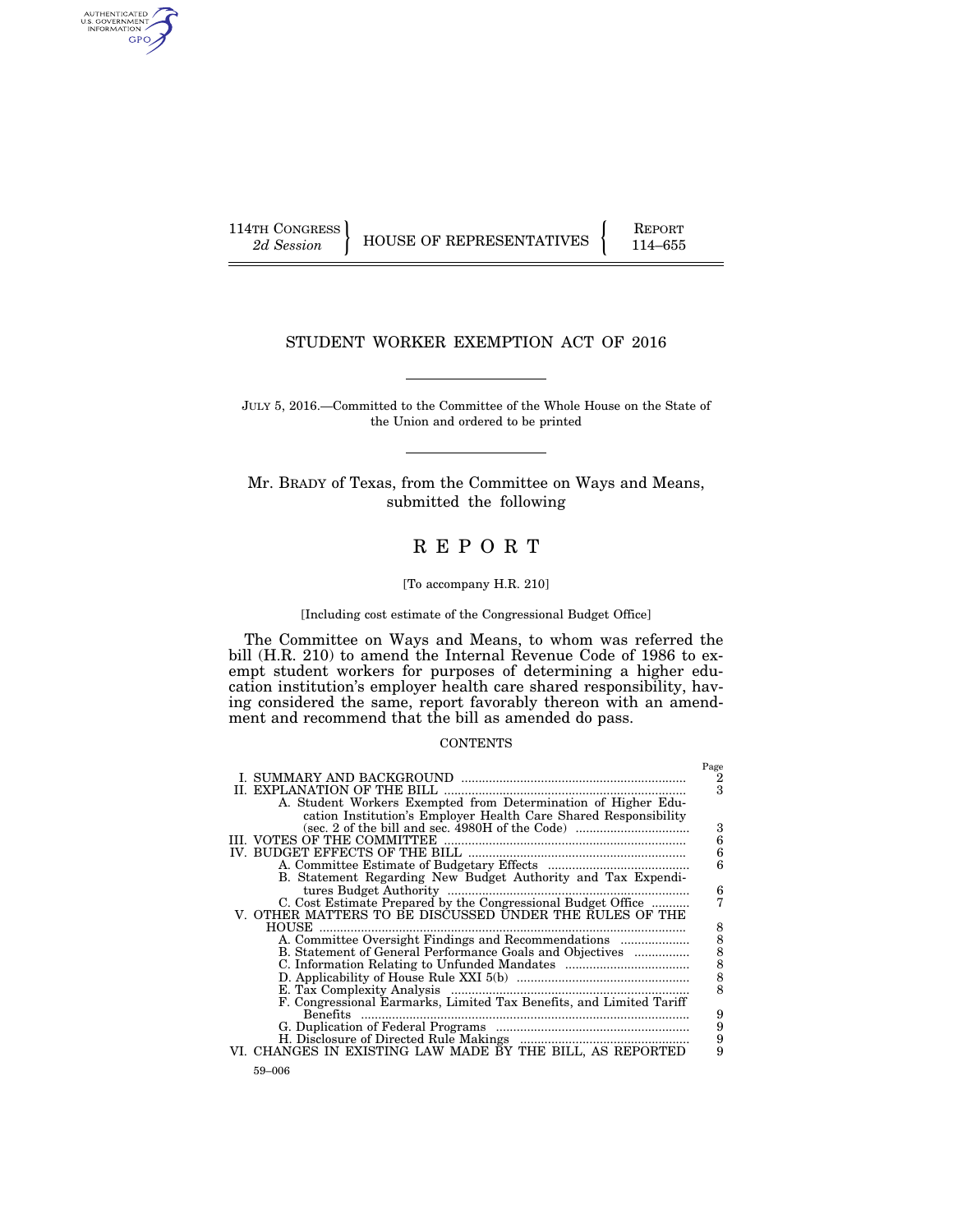The amendment is as follows:

## Strike all after the enacting clause and insert the following:

#### **SECTION 1. SHORT TITLE.**

This Act may be cited as the ''Student Worker Exemption Act of 2016''.

#### **SEC. 2. STUDENT WORKERS EXEMPTED FROM DETERMINATION OF HIGHER EDUCATION IN-STITUTION'S EMPLOYER HEALTH CARE SHARED RESPONSIBILITY.**

(a) IN GENERAL.—Subsection (c) of section 4980H of the Internal Revenue Code of 1986 is amended by redesignating paragraphs  $(5)$ ,  $(6)$ , and  $(7)$  as paragraphs  $(6)$ , (7), and (8), respectively, and by inserting after paragraph (4) the following new paragraph:

''(5) EXCEPTION FOR STUDENT WORKERS.—

''(A) IN GENERAL.—Services rendered as a student worker to an eligible educational institution (as defined in section 25A(f)(2)) shall not be taken into account under this section as service provided by an employee.

''(B) STUDENT WORKER.—For purposes of this paragraph, the term 'student worker' means, with respect to any eligible educational institution (as so defined), any individual who—

''(i) is employed by such institution, and

''(ii) is a student enrolled at the institution and is carrying a full-time academic workload, as determined by the institution, under a standard applicable to all students enrolled in a particular educational program."

(b) EFFECTIVE DATE.—The amendments made by this section shall apply to months beginning after December 31, 2015.

#### **I. SUMMARY AND BACKGROUND**

## A. PURPOSE AND SUMMARY

The bill, H.R. 210, as reported from the Committee on Ways and Means, exempts the hours worked by qualified student workers from counting towards the thresholds for the Employer Mandate under the Affordable Care Act (ACA) for an institution of higher education.

## B. BACKGROUND AND NEED FOR LEGISLATION

The ACA mandates employers that employ more than 50 fulltime equivalent workers (FTEs) to offer health care coverage to their workers or pay one of two penalties beginning in 2014. Fulltime workers for the purposes of this employer mandate are defined as those who work at least 30 hours per week.

Guidance provided by the Treasury Department omitted service performed by students under Federal or State-sponsored workstudy programs from counting in determining whether they are full-time employees for purposes of the mandate. However, this guidance did not extend to those students otherwise employed by the school.

The ACA's employer mandate was twice delayed by the Administration, revealing the complexities surrounding its implementation. Moreover, in times of record student debt, obstacles to providing school-based jobs for students should be removed. Student employment is an important way in which educational expenses can be paid off. The employer mandate places a budgetary constraint on colleges and universities that could discourage them from hiring student workers on a full-time basis. This bill will incentivize schools to provide more work opportunities for students who are trying to pay their educational expenses.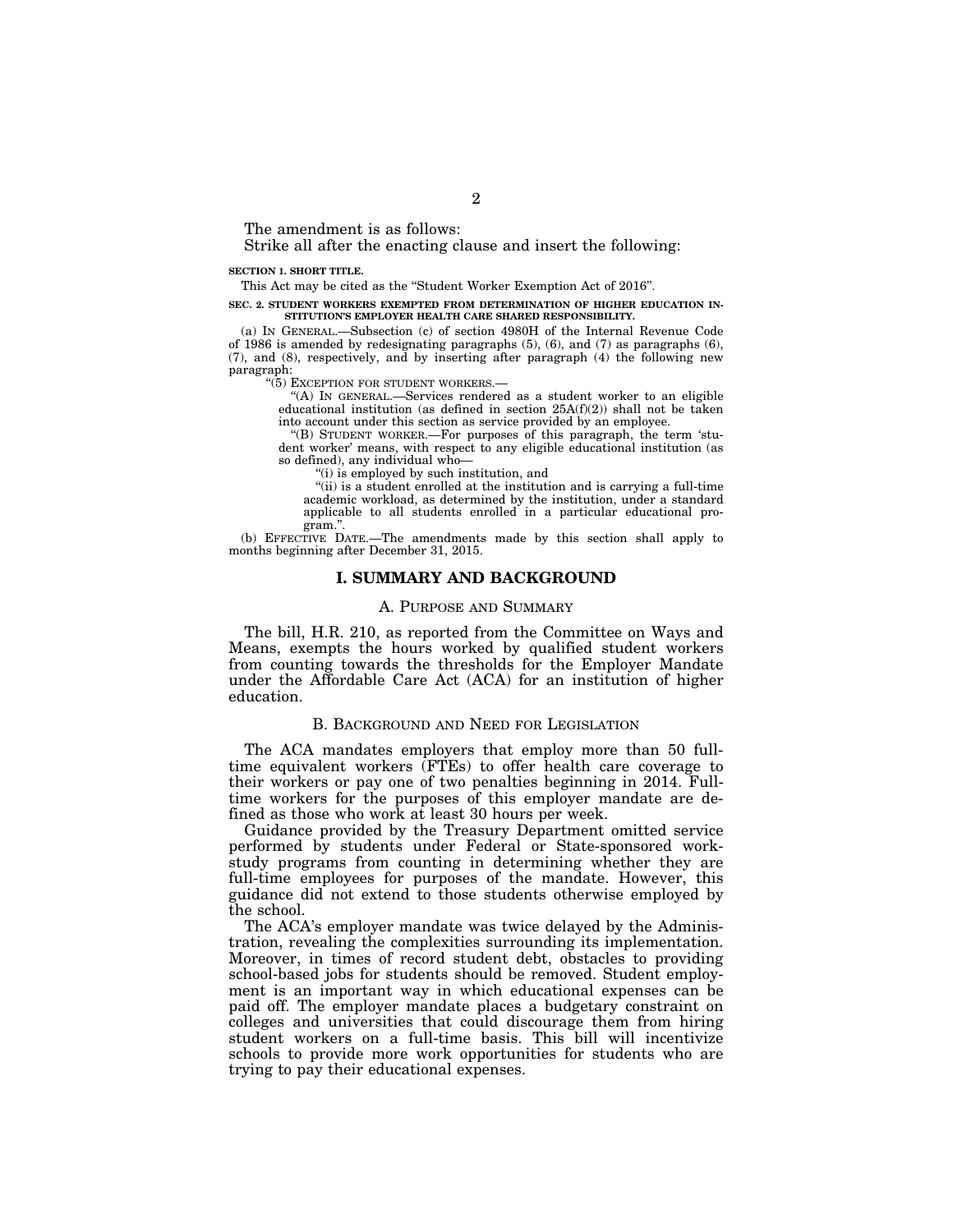## C. LEGISLATIVE HISTORY

## BACKGROUND

H.R. 210 was introduced on January 8, 2015, and was referred to the Committee on Ways and Means.

#### COMMITTEE ACTION

The Committee on Ways and Means marked up H.R. 210, the "Student Worker Exemption Act of 2016," on June 15, 2016, and ordered the bill, as amended, favorably reported (with a quorum being present).

## COMMITTEE HEARINGS

The policy issue surrounding employer mandates and their impact on access to health care have been discussed at three Ways and Means hearings during the 114th Congress:

• Subcommittee on Health Hearing on The Individual and Employer Mandates in the President's Healthcare Law (April 14, 2015);

• Full Committee Hearing on the Tax Treatment of Health Care (April 14, 2016); and

• Subcommittee on Health Member Day Hearing on Tax-Related Proposals to Improve Health Care (May 17, 2016).

## **II. EXPLANATION OF THE BILL**

A. STUDENT WORKERS EXEMPTED FROM DETERMINATION OF HIGHER EDUCATION INSTITUTION'S EMPLOYER HEALTH CARE SHARED RE- SPONSIBILITY (SEC. 2 OF THE BILL AND SEC. 4980H OF THE CODE)

#### PRESENT LAW

## *Employer shared responsibility for health coverage*

#### *In general*

Under the Patient Protection and Affordable Care Act  $($ "PPACA"),<sup>1</sup> as amended by the Health Care and Education Reconciliation Act of 2010<sup>2</sup> (referred to collectively as the "Affordable Care Act" or "ACA"), an applicable large employer may be subject to a tax, called an ''assessable payment,'' for a month if one or more of its full-time employees is certified to the employer as receiving for the month a premium assistance credit for health insurance purchased on an American Health Benefit Exchange or reduced cost-sharing for the employee's share of expenses covered by such health insurance.<sup>3</sup> As discussed below, whether an applicable large employer owes an assessable payment and the amount of any assessable payment depend on whether the employer offers its fulltime employees and their dependents the opportunity to enroll in minimum essential coverage under a group health plan sponsored

<sup>1</sup>Pub. L. No. 111–148. 2Pub. L. No. 111–152.

 $3$  Sec. 4980H. This is sometimes referred to as the employer shared responsibility requirement or employer mandate. An applicable large employer is also subject to annual reporting requirements under section 6056. Premiu American Health Benefit Exchange are provided under section 36B. Reduced cost-sharing for an individual's share of expenses covered by such health insurance is provided under section 1402 of PPACA.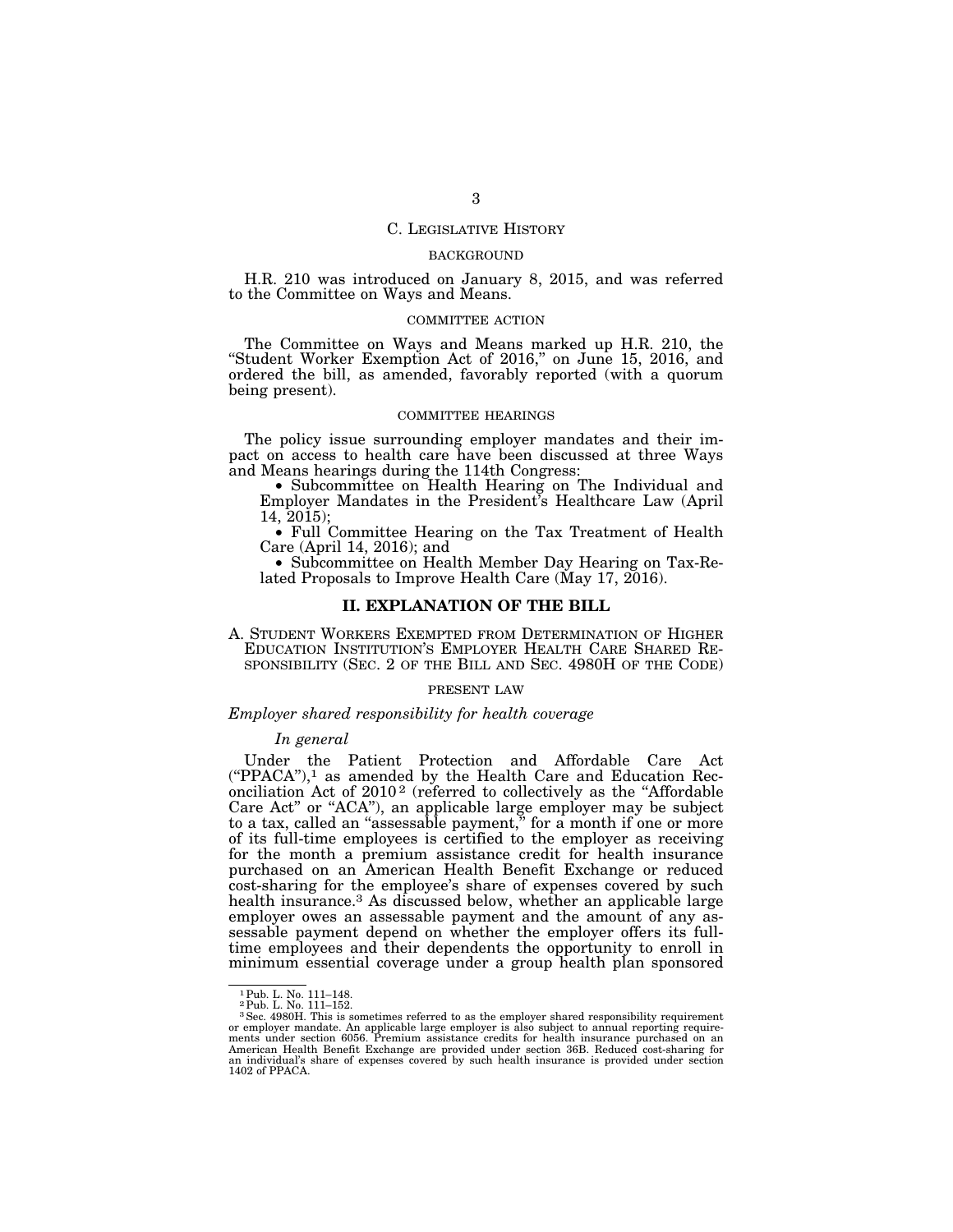by the employer and, if it does, whether the coverage offered is affordable and provides minimum value.4

## *Definitions of full-time employee and applicable large employer*

For purposes of applying these rules, full-time employee means, with respect to any month, an employee who is employed on average at least 30 hours of service per week. Hours of service are to be determined under regulations, rules, and guidance prescribed by the Secretary of the Treasury (''Secretary''), in consultation with the Secretary of Labor, including rules for employees who are not compensated on an hourly basis.

Applicable large employer generally means, with respect to a calendar year, an employer who employed an average of at least 50 full-time employees on business days during the preceding calendar year.5 Solely for purposes of determining whether an employer is an applicable large employer (that is, whether the employer has at least 50 full-time employees), besides the number of full-time employees, the employer must include the number of its full-time equivalent employees for a month, determined by dividing the aggregate number of hours of service for that month (up to a maximum of 120 for any employee) of employees who are not full-time employees for the month by 120. In addition, in determining whether an employer is an applicable large employer, members of the same controlled group, group under common control, and affiliated service group are treated as a single employer.6

## *Assessable payments*

If an applicable large employer does not offer its full-time employees and their dependents minimum essential coverage under an employer-sponsored plan and at least one full-time employee is so certified to the employer, the employer may be subject to an assessable payment of \$2,160 (for 2016)<sup> $\frac{1}{7}$ </sup> (divided by 12 and applied on a monthly basis) multiplied by the number of its full-time employees in excess of 30, regardless of the number of full-time employees so certified. For example, in 2016, Employer A fails to offer minimum essential coverage and has 100 full-time employees, 10 of whom receive premium assistance credits for the entire year.

<sup>4</sup> Under the ACA, these rules are effective for months beginning after December 31, 2013. However, in Notice 2013–45, 2013–31 I.R.B. 116, Part III, Q&A–2, the Internal Revenue Service ("IRS") announced that no assessable payments will be assessed for 2014. In addition, in 2014,<br>the IRS announced that no assessable payments for 2015 will apply to applicable large employ-<br>ers that have fewer than 100 full certain other requirements. Section XV.D.6 of the preamble to the final regulations, T.D. 9655,<br>79 Fed. Reg. 8544, 8574–8575, February 12, 2014.<br>- <sup>5</sup> Additional rules apply, for example, in the case of an employer that wa

for the entire preceding calendar year.<br>
<sup>6</sup> The rules for determining controlled group, group under common control, and affiliated serv-<br>
<sup>6</sup> The rules for determining controlled group is and (o) apply for this purpose. I discussed herein), only one 30-employee reduction in full-time employees applies to the group and is allocated among the members ratably based on the number of full-time employees em-

ployed by each member.<br><sup>7</sup> For calendar years after 2014, the dollar amounts (which were initially \$2,000 and \$3,000)<br>are increased by the percentage (if any) by which the average per capita premium for health<br>insurance co Secretary of HHS no later than October 1 of the preceding calendar year) exceeds the average per capita premium for 2013 (as determined by the Secretary of HHS), rounded down to the next lowest multiple of \$10.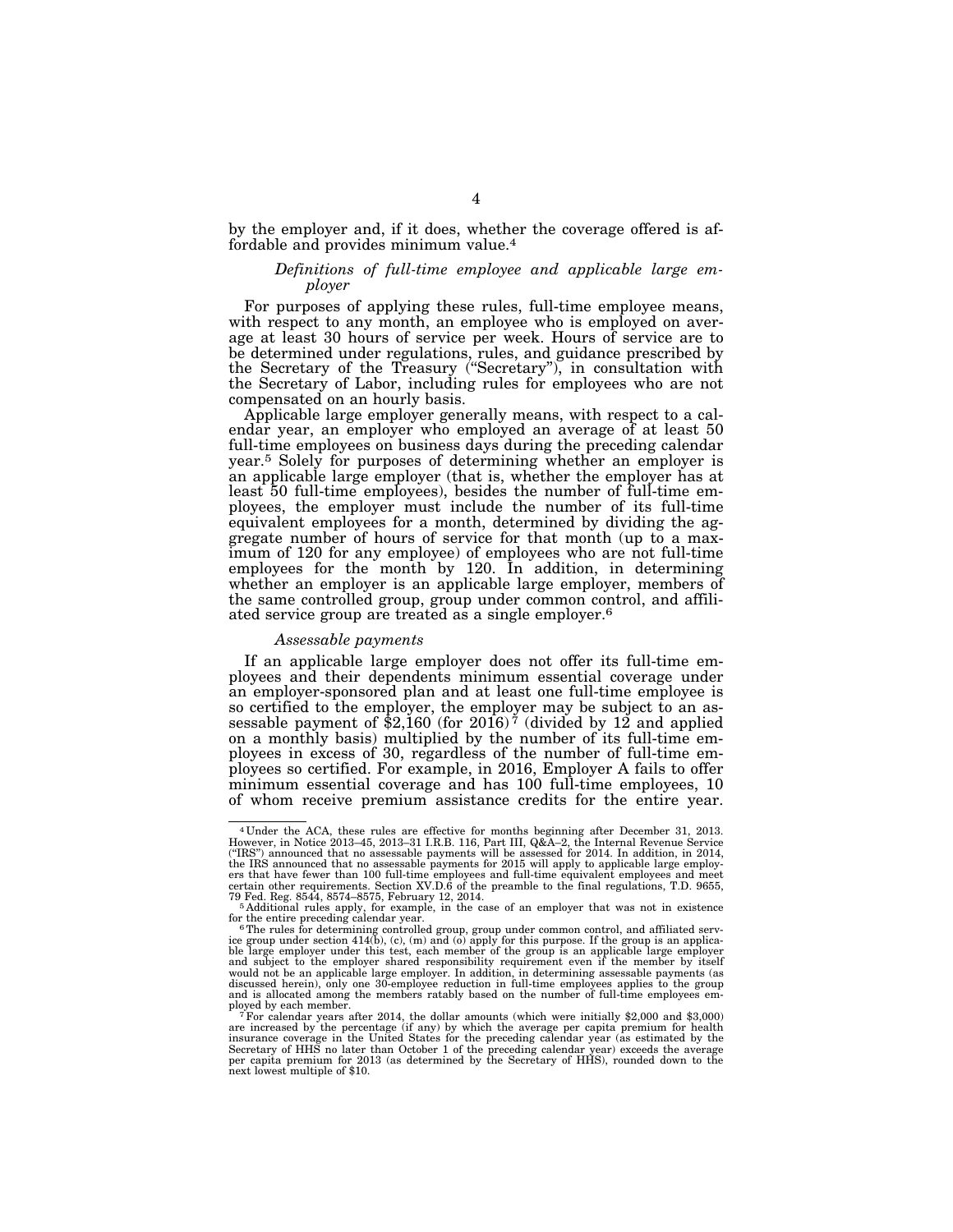The employer's assessable payment is \$2,160 for each employee over the 30-employee threshold, for a total of \$151,200 (\$2,160 multiplied by 70, that is, 100 minus 30).

Generally an employee who is offered minimum essential coverage under an employer-sponsored plan is not eligible for a premium assistance credit or reduced cost-sharing unless the coverage is unaffordable or fails to provide minimum value.8 However, if an employer offers its full-time employees and their dependents minimum essential coverage under an employer-sponsored plan and at least one full-time employee is certified as receiving a premium assistance credit or reduced cost-sharing (because the coverage is unaffordable or fails to provide minimum value), the employer may be subject to an assessable payment of \$3,240 (for 2016) (divided by 12 and applied on a monthly basis) multiplied by the number of such full-time employees. However, the assessable payment in this case is capped at the amount that would apply if the employer failed to offer its full-time employees and their dependents minimum essential coverage. For example, in 2016, Employer B offers minimum essential coverage and has 100 full-time employees, 20 of whom receive premium assistance credits for the entire year. The employer's assessable payment before consideration of the cap is \$3,240 for each full-time employee receiving a credit, for a total of \$64,800. The cap on the assessable payment is the amount that would have applied if the employer failed to offer coverage, or \$151,200 (\$2,160 multiplied by 70, that is, 100 minus 30). In this example, the cap therefore does not affect the amount of the assessable payment, which remains at \$64,800.

#### REASONS FOR CHANGE

The Committee believes that requiring eligible educational institutions to take student workers into account for purposes of the employer shared responsibility requirement discourages these educational institutions from offering work opportunities to their fulltime students.

#### EXPLANATION OF PROVISION

Under the provision, for purposes of the employer shared responsibility requirement, services rendered as a student worker to an eligible educational institution <sup>9</sup> are not taken into account as services provided by an employee. For purposes of the provision, the term "student worker" means, with respect to any eligible educational institution, any individual who both (1) is employed by such institution, and (2) is a student enrolled at the institution and is carrying a full-time academic workload, as determined by the institution, under a standard applicable to all students enrolled in a particular academic program.

<sup>8</sup> Under section 36B(c)(2)(C), coverage under an employer-sponsored plan is unaffordable if the employee's share of the premium for self-only coverage exceeds (for 2016) 9.66 percent of household income, and the coverage fails to provide minimum value if the plan's share of total allowed cost of provided benefits is less than 60 percent of such costs. Treas. Reg. sec. 1.36B–2(c)(3)(vi) provides guidance on the determination of whether coverage provides minimum value. 9 Eligible educational institution is defined in section 25A(f)(2).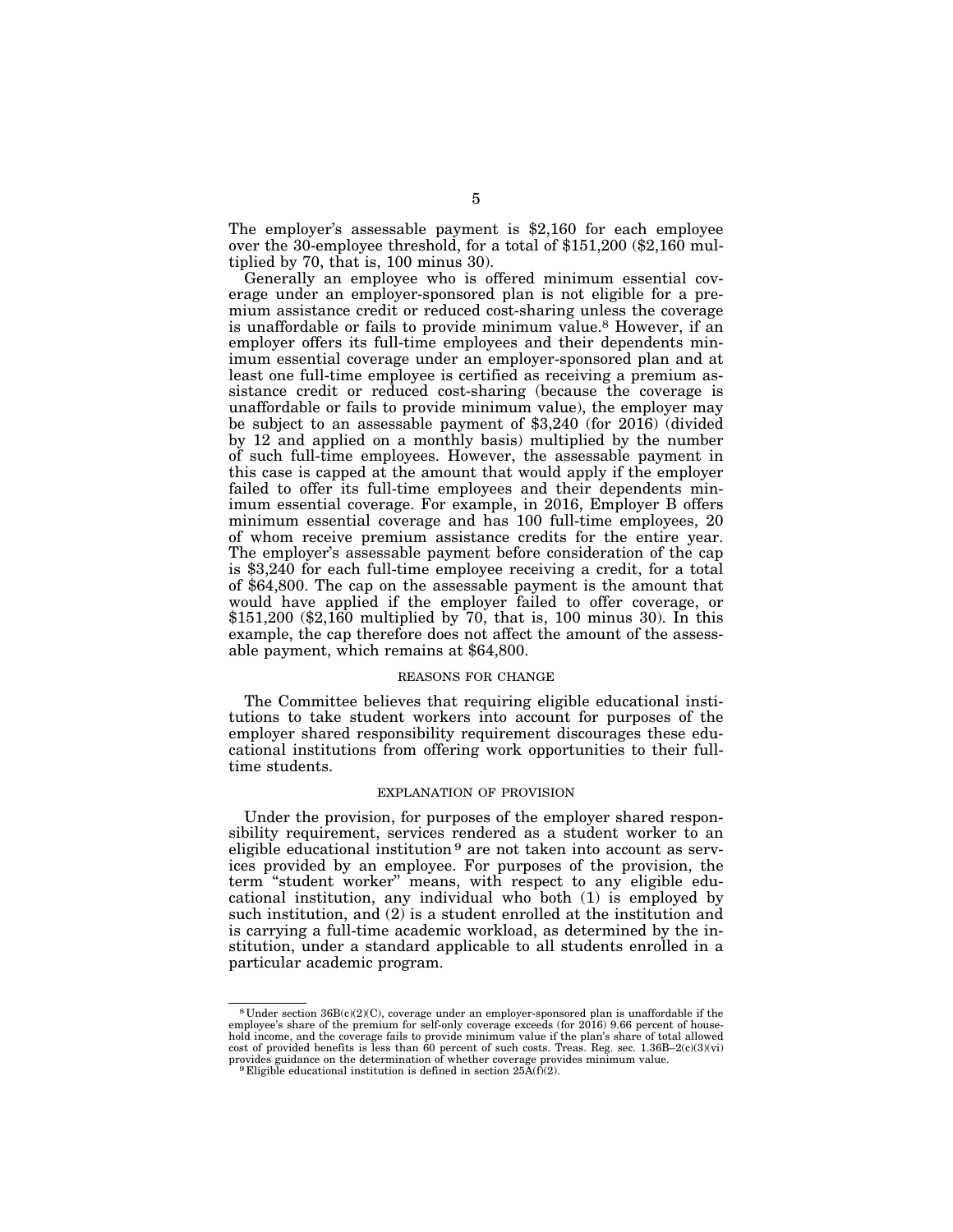## EFFECTIVE DATE

The provision applies to months beginning after December 31, 2015.

## **III. VOTES OF THE COMMITTEE**

In compliance with clause 3(b) of rule XIII of the Rules of the House of Representatives, the following statement is made concerning the vote of the Committee on Ways and Means in its consideration of H.R. 210, the "Student Worker Exemption Act of 2016,'' on June 15, 2016.

## MOTION TO REPORT THE BILL

The bill, H.R. 210, as amended, was ordered favorably reported to the House of Representatives by a voice vote (with a quorum being present).

## **IV. BUDGET EFFECTS OF THE BILL**

### A. COMMITTEE ESTIMATE OF BUDGETARY EFFECTS

In compliance with clause 3(d) of rule XIII of the Rules of the House of Representatives, the following statement is made concerning the effects on the budget of the bill, H.R. 210, as reported.

The bill, as reported, is estimated to have the following effect on Federal budget receipts for fiscal years 2017–2026:

| Fiscal years, in millions of dollars- |      |      |      |      |      |      |      |      |      |             |             |  |
|---------------------------------------|------|------|------|------|------|------|------|------|------|-------------|-------------|--|
| 2017                                  | 2018 | 2019 | 2020 | 2021 | 2022 | 2023 | 2024 | 2025 | 2026 | $2017 - 21$ | $2017 - 26$ |  |
|                                       |      |      |      |      |      |      |      |      |      | $\equiv$    | $-5$        |  |

Note: Details do not add to totals due to rounding. 1 It is estimated that this provision would have a negligible effect on insurance coverage.

2 Loss of less than \$500,000.

Pursuant to clause 8 of rule XIII of the Rules of the House of Representatives, the following statement is made by the Joint Committee on Taxation with respect to the provisions of the bill amending the Internal Revenue Code of 1986: The gross budgetary effect (before incorporating macroeconomic effects) in any fiscal year is less than 0.25 percent of the current projected gross domestic product of the United States for that fiscal year; therefore, the bill is not ''major legislation'' for purposes of requiring that the estimate include the budgetary effects of changes in economic output, employment, capital stock and other macroeconomic variables.

## B. STATEMENT REGARDING NEW BUDGET AUTHORITY AND TAX EXPENDITURES BUDGET AUTHORITY

In compliance with clause  $3(c)(2)$  of rule XIII of the Rules of the House of Representatives, the Committee states that the bill involves no new or increased budget authority. The Committee further states that there are no new or increased tax expenditures.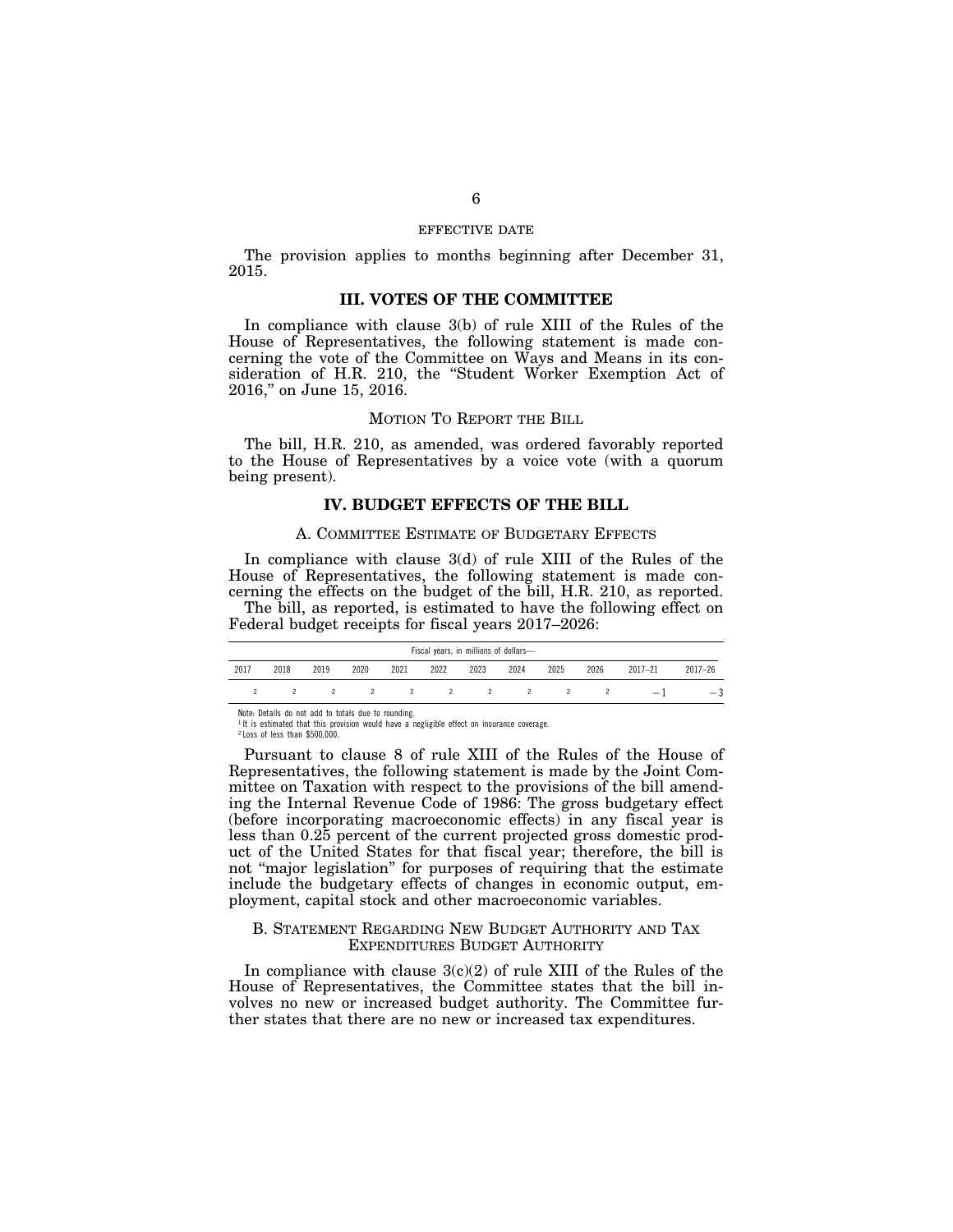## C. COST ESTIMATE PREPARED BY THE CONGRESSIONAL BUDGET **OFFICE**

In compliance with clause  $3(c)(3)$  of rule XIII of the Rules of the House of Representatives, requiring a cost estimate prepared by the CBO, the following statement by CBO is provided.

> U.S. CONGRESS, CONGRESSIONAL BUDGET OFFICE, *Washington, DC, June 30, 2016.*

Hon. KEVIN BRADY, *Chairman, Committee on Ways and Means,* 

*House of Representatives, Washington, DC.* 

DEAR MR. CHAIRMAN: The Congressional Budget Office has prepared the enclosed cost estimate for H.R. 210, the Student Worker Exemption Act of 2016.

If you wish further details on this estimate, we will be pleased to provide them. The CBO staff contact is Peter Huether.

Sincerely,

KEITH HALL*.* 

Enclosure.

## *H.R. 210—Student Worker Exemption Act of 2016*

H.R. 210 would amend the Internal Revenue Code to modify the requirement under current law that some large employers who do not offer health insurance coverage that meets certain standards must pay a penalty if they have any full-time employees who receive a subsidy through a health insurance marketplace. Specifically, H.R. 210 would exclude work done by full-time students employed by eligible educational institutions from those requirements.

The staff of the Joint Committee on Taxation (JCT) estimates that enacting H.R. 210 would reduce revenues by about \$3 million over the 2016–2026 period. JCT estimates that the bill would have no effect on revenues in 2016 and would reduce revenues by less than \$500,000 each year thereafter through 2026. JCT also estimates that the bill would have a negligible effect on health insurance coverage.

The Statutory Pay-As-You-Go Act of 2010 establishes budget-reporting and enforcement procedures for legislation affecting revenues or direct spending. The net changes in revenues that are subject to those pay-as-you-go procedures are shown in the following table.

CBO and JCT estimate that enacting the bill would not increase on-budget deficits or net direct spending by more than \$5 billion in any of the four 10-year periods beginning in 2027.

JCT has determined that the bill contains no intergovernmental or private-sector mandates as defined in the Unfunded Mandates Reform Act.

The CBO staff contact for this estimate is Peter Huether. The estimate was approved by Mark Booth, Unit Chief, Revenue Estimating.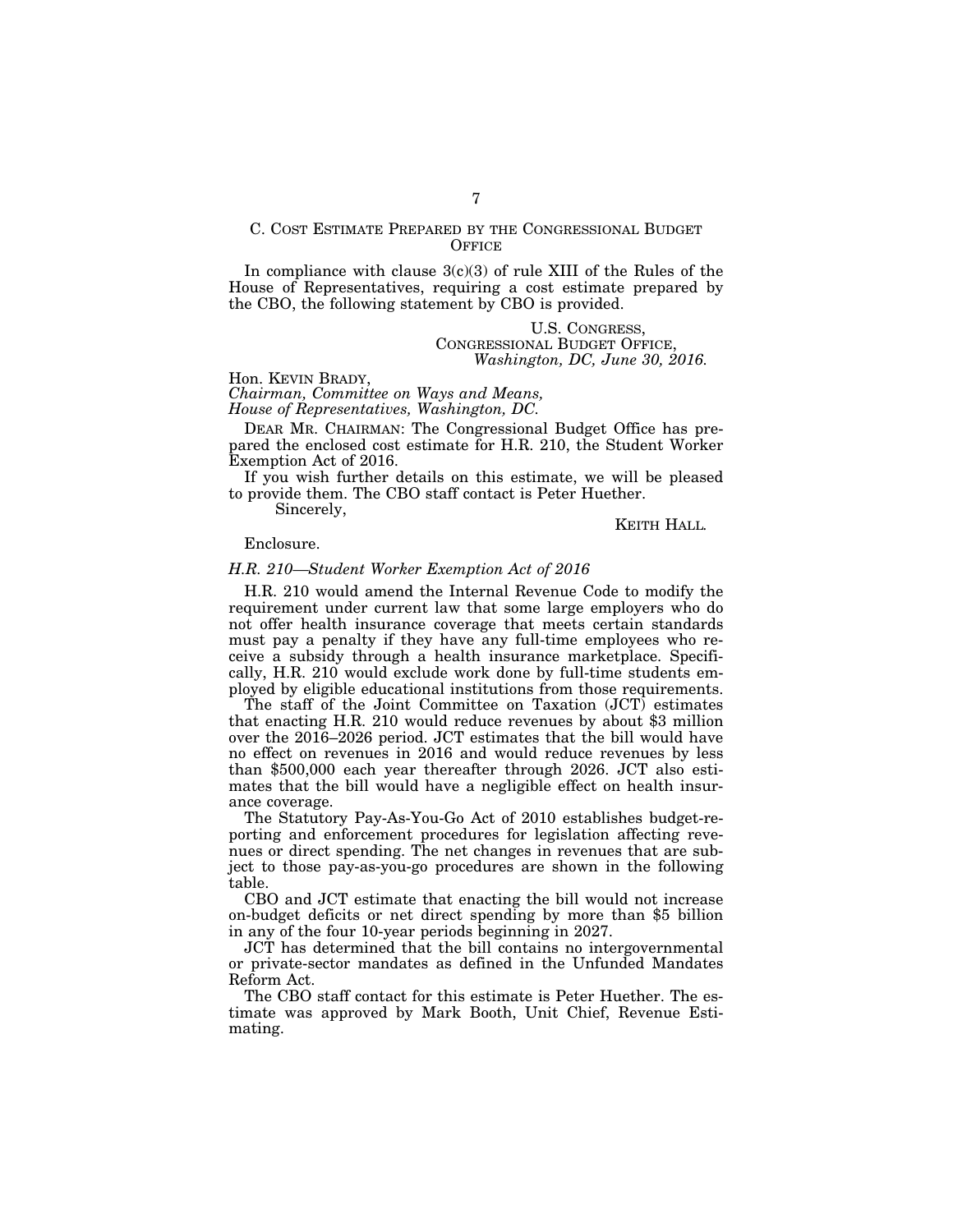### CBO ESTIMATE OF PAY-AS-YOU-GO EFFECTS FOR H.R. 210, AS ORDERED REPORTED BY THE HOUSE COMMITTEE ON WAYS AND MEANS ON JUNE 15, 2016

|                                                              | By fiscal year, in millions of dollars- |  |  |  |                             |  |  |  |  |  |                                                        |                |  |
|--------------------------------------------------------------|-----------------------------------------|--|--|--|-----------------------------|--|--|--|--|--|--------------------------------------------------------|----------------|--|
|                                                              |                                         |  |  |  |                             |  |  |  |  |  | 2016 2017 2018 2019 2020 2021 2022 2023 2024 2025 2026 | 2016-2016-2020 |  |
|                                                              |                                         |  |  |  | NET INCREASE IN THE DEFICIT |  |  |  |  |  |                                                        |                |  |
| Statutory Pay-As-You-Go Effects  0 0 0 0 0 0 0 0 0 0 0 0 0 1 |                                         |  |  |  |                             |  |  |  |  |  |                                                        |                |  |

Source: Staff of the Joint Committee on Taxation. Note: Components do not sum to total because of rounding.

## **V. OTHER MATTERS TO BE DISCUSSED UNDER THE RULES OF THE HOUSE**

## A. COMMITTEE OVERSIGHT FINDINGS AND RECOMMENDATIONS

With respect to clause  $3(c)(1)$  of rule XIII of the Rules of the House of Representatives (relating to oversight findings), the Committee advises that it was as a result of the Committee's review of the provisions of H.R. 210 that the Committee concluded that it is appropriate to report the bill, as amended, favorably to the House of Representatives with the recommendation that the bill do pass.

#### B. STATEMENT OF GENERAL PERFORMANCE GOALS AND OBJECTIVES

With respect to clause  $3(c)(4)$  of rule XIII of the Rules of the House of Representatives, the Committee advises that the bill contains no measure that authorizes funding, so no statement of general performance goals and objectives for which any measure authorizes funding is required.

## C. INFORMATION RELATING TO UNFUNDED MANDATES

This information is provided in accordance with section 423 of the Unfunded Mandates Reform Act of 1995 (Pub. L. No. 104–4).

The Committee has determined that the bill does not contain Federal mandates on the private sector. The Committee has determined that the bill does not impose a Federal intergovernmental mandate on State, local, or tribal governments.

## D. APPLICABILITY OF HOUSE RULE XXI 5(b)

Rule XXI 5(b) of the Rules of the House of Representatives provides, in part, that ''A bill or joint resolution, amendment, or conference report carrying a Federal income tax rate increase may not be considered as passed or agreed to unless so determined by a vote of not less than three-fifths of the Members voting, a quorum being present.'' The Committee has carefully reviewed the bill, and states that the bill does not involve any Federal income tax rate increases within the meaning of the rule.

## E. TAX COMPLEXITY ANALYSIS

The following statement is made pursuant to clause  $3(h)(1)$  of rule XIII of the Rules of the House of Representatives. Section 4022(b) of the Internal Revenue Service Restructuring and Reform Act of 1998 (''IRS Reform Act'') requires the staff of the Joint Committee on Taxation (in consultation with the Internal Revenue Service and the Treasury Department) to provide a tax complexity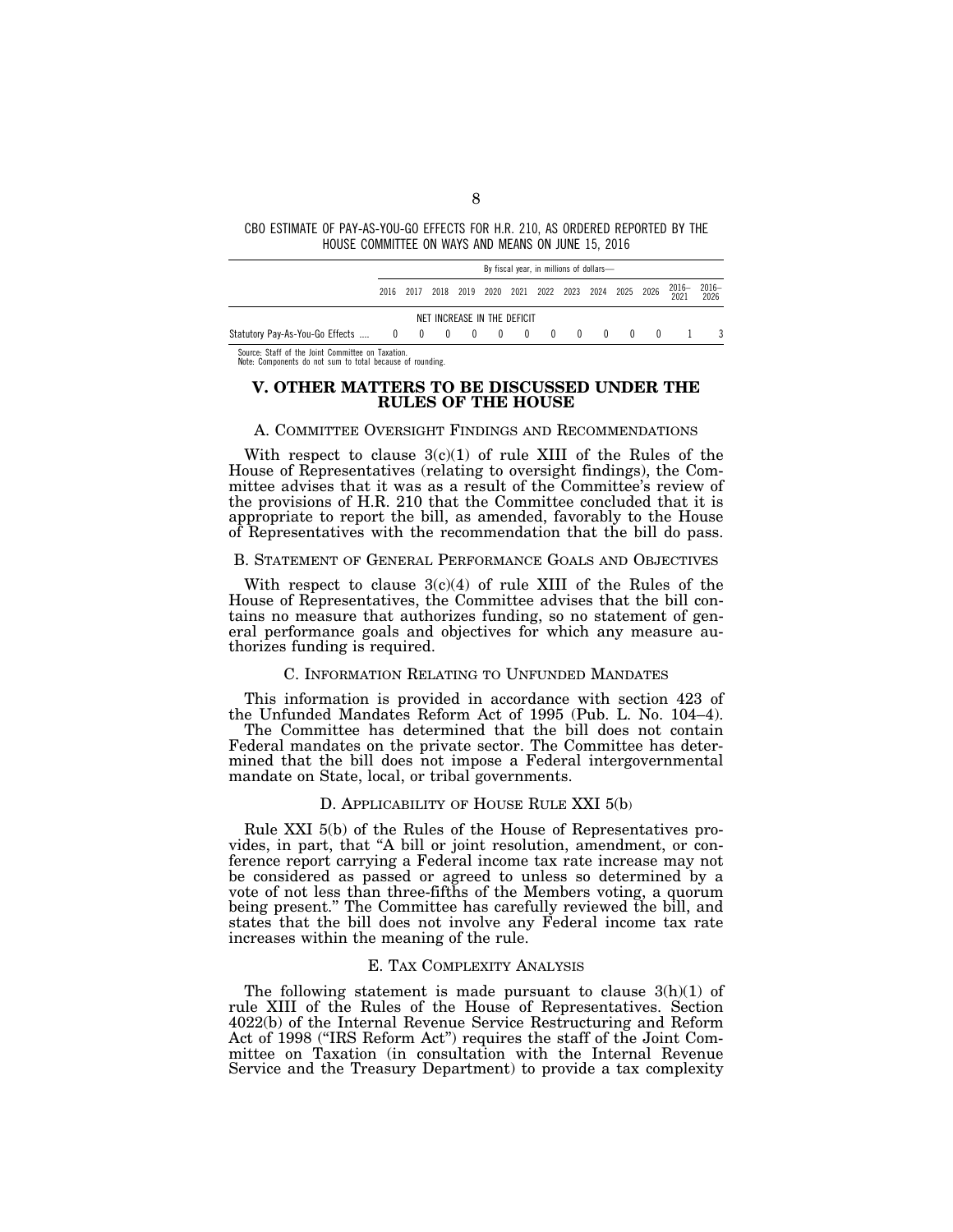analysis. The complexity analysis is required for all legislation reported by the Senate Committee on Finance, the House Committee on Ways and Means, or any committee of conference if the legislation includes a provision that directly or indirectly amends the Internal Revenue Code of 1986 and has widespread applicability to individuals or small businesses.

Pursuant to clause 3(h)(1) of rule XIII of the Rules of the House of Representatives, the staff of the Joint Committee on Taxation has determined that a complexity analysis is not required under section 4022(b) of the IRS Reform Act because the bill contains no provisions that amend the Internal Revenue Code of 1986 and that have ''widespread applicability'' to individuals or small businesses, within the meaning of the rule.

## F. CONGRESSIONAL EARMARKS, LIMITED TAX BENEFITS, AND LIMITED TARIFF BENEFITS

With respect to clause 9 of rule XXI of the Rules of the House of Representatives, the Committee has carefully reviewed the provisions of the bill and states that the provisions of the bill do not contain any congressional earmarks, limited tax benefits, or limited tariff benefits within the meaning of the rule.

#### G. DUPLICATION OF FEDERAL PROGRAMS

In compliance with Sec.  $3(g)(2)$  of H. Res. 5 (114th Congress), the Committee states that no provision of the bill establishes or reauthorizes: (1) a program of the Federal Government known to be duplicative of another Federal program, (2) a program included in any report from the Government Accountability Office to Congress pursuant to section 21 of Public Law 111–139, or (3) a program related to a program identified in the most recent Catalog of Federal Domestic Assistance, published pursuant to the Federal Program Information Act (Public Law 95–220, as amended by Public Law 98– 169).

## H. DISCLOSURE OF DIRECTED RULE MAKINGS

In compliance with Sec. 3(i) of H. Res. 5 (114th Congress), the following statement is made concerning directed rule makings: The Committee estimates that the bill requires no directed rule makings within the meaning of such section.

## **VI. CHANGES IN EXISTING LAW MADE BY THE BILL, AS REPORTED**

## A. TEXT OF EXISTING LAW AMENDED OR REPEALED BY THE BILL, AS REPORTED

In compliance with clause  $3(e)(1)(A)$  of rule XIII of the Rules of the House of Representatives, the text of each section proposed to be amended or repealed by the bill, as reported, is shown below:

## CHANGES IN EXISTING LAW MADE BY THE BILL, AS REPORTED

In compliance with clause  $3(e)(1)(A)$  of rule XIII of the Rules of the House of Representatives, the text of each section proposed to be amended or repealed by the bill, as reported, is shown below: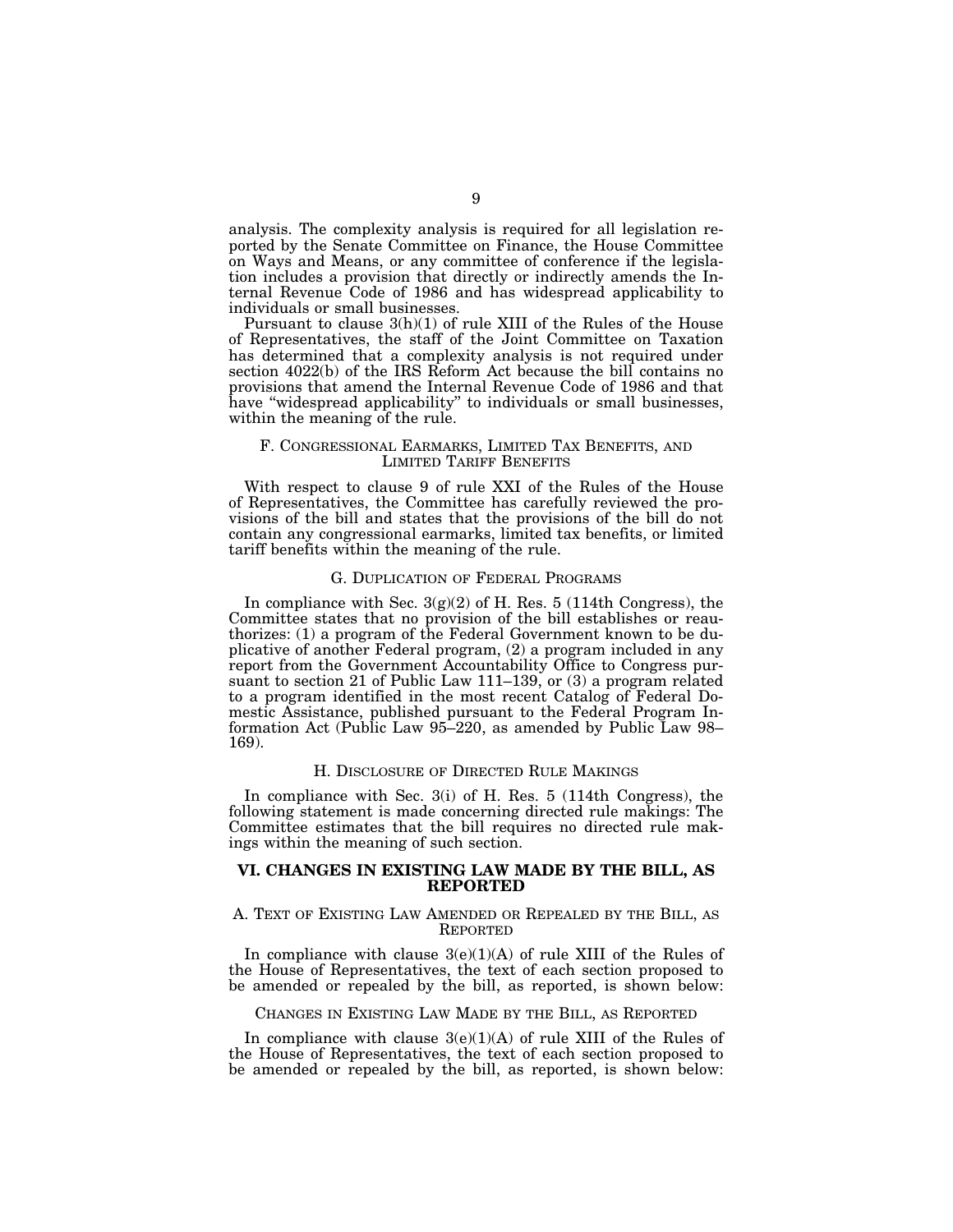# **INTERNAL REVENUE CODE OF 1986**  \* \* \* \* \* \* \*

# **Subtitle D—Miscellaneous Excise Taxes**

\* \* \* \* \* \* \*

# **CHAPTER 43—QUALIFIED PENSION, ETC., PLANS**

\* \* \* \* \* \* \* **SEC. 4980H. SHARED RESPONSIBILITY FOR EMPLOYERS REGARDING HEALTH COVERAGE.** 

(a) LARGE EMPLOYERS NOT OFFERING HEALTH COVERAGE.—If—

(1) any applicable large employer fails to offer to its full-time employees (and their dependents) the opportunity to enroll in minimum essential coverage under an eligible employer-sponsored plan (as defined in section  $5000A(f)(2)$ ) for any month, and

(2) at least one full-time employee of the applicable large employer has been certified to the employer under section 1411 of the Patient Protection and Affordable Care Act as having enrolled for such month in a qualified health plan with respect to which an applicable premium tax credit or cost-sharing reduction is allowed or paid with respect to the employee,

then there is hereby imposed on the employer an assessable payment equal to the product of the applicable payment amount and the number of individuals employed by the employer as full-time employees during such month.

(b) LARGE EMPLOYERS OFFERING COVERAGE WITH EMPLOYEES WHO QUALIFY FOR PREMIUM TAX CREDITS OR COST-SHARING REDUCTIONS.—

 $(1)$  In GENERAL.—If—

(A) an applicable large employer offers to its full-time employees (and their dependents) the opportunity to enroll in minimum essential coverage under an eligible employersponsored plan (as defined in section  $5000\text{\AA}(f)(2)$ ) for any month, and

(B) 1 or more full-time employees of the applicable large employer has been certified to the employer under section 1411 of the Patient Protection and Affordable Care Act as having enrolled for such month in a qualified health plan with respect to which an applicable premium tax credit or cost-sharing reduction is allowed or paid with respect to the employee,

then there is hereby imposed on the employer an assessable payment equal to the product of the number of full-time employees of the applicable large employer described in subparagraph (B) for such month and an amount equal to  $\mathcal{V}_{12}$  of \$3,000.

(2) OVERALL LIMITATION.—The aggregate amount of tax determined under paragraph (1) with respect to all employees of an applicable large employer for any month shall not exceed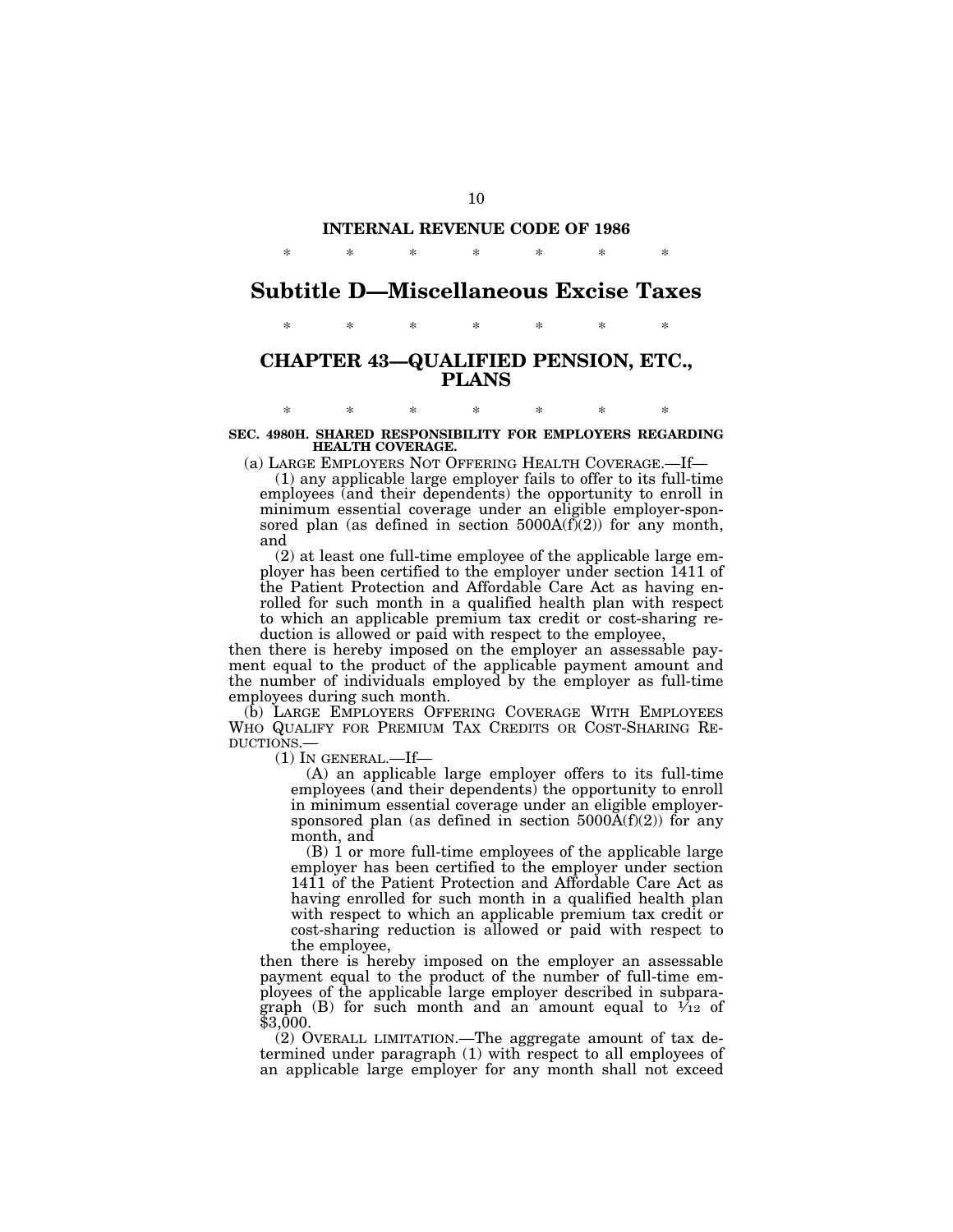the product of the applicable payment amount and the number of individuals employed by the employer as full-time employees during such month.

(c) DEFINITIONS AND SPECIAL RULES.—For purposes of this section—

(1) APPLICABLE PAYMENT AMOUNT.—The term ''applicable payment amount" means, with respect to any month,  $\frac{1}{12}$  of \$2,000.

(2) APPLICABLE LARGE EMPLOYER.—

(A) IN GENERAL.—The term ''applicable large employer'' means, with respect to a calendar year, an employer who employed an average of at least 50 full-time employees on business days during the preceding calendar year.

(B) EXEMPTION FOR CERTAIN EMPLOYERS.—

(i) IN GENERAL.—An employer shall not be considered to employ more than 50 full-time employees if—

(I) the employer's workforce exceeds 50 full-time employees for 120 days or fewer during the calendar year, and

(II) the employees in excess of 50 employed during such 120-day period were seasonal workers.

(ii) DEFINITION OF SEASONAL WORKERS.—The term ''seasonal worker'' means a worker who performs labor or services on a seasonal basis as defined by the Secretary of Labor, including workers covered by section 500.20(s)(1) of title 29, Code of Federal Regulations and retail workers employed exclusively during holiday seasons.

(C) RULES FOR DETERMINING EMPLOYER SIZE.—For purposes of this paragraph—

(i) APPLICATION OF AGGREGATION RULE FOR EMPLOY-ERS.—All persons treated as a single employer under subsection (b), (c), (m), or (o) of section 414 of the Internal Revenue Code of 1986 shall be treated as 1 employer.

(ii) EMPLOYERS NOT IN EXISTENCE IN PRECEDING YEAR.—In the case of an employer which was not in existence throughout the preceding calendar year, the determination of whether such employer is an applicable large employer shall be based on the average number of employees that it is reasonably expected such employer will employ on business days in the current calendar year.

(iii) PREDECESSORS.—Any reference in this subsection to an employer shall include a reference to any predecessor of such employer.

(D) APPLICATION OF EMPLOYER SIZE TO ASSESSABLE PEN-ALTIES.—

(i) IN GENERAL.—The number of individuals employed by an applicable large employer as full-time employees during any month shall be reduced by 30 solely for purposes of calculating—

(I) the assessable payment under subsection (a), or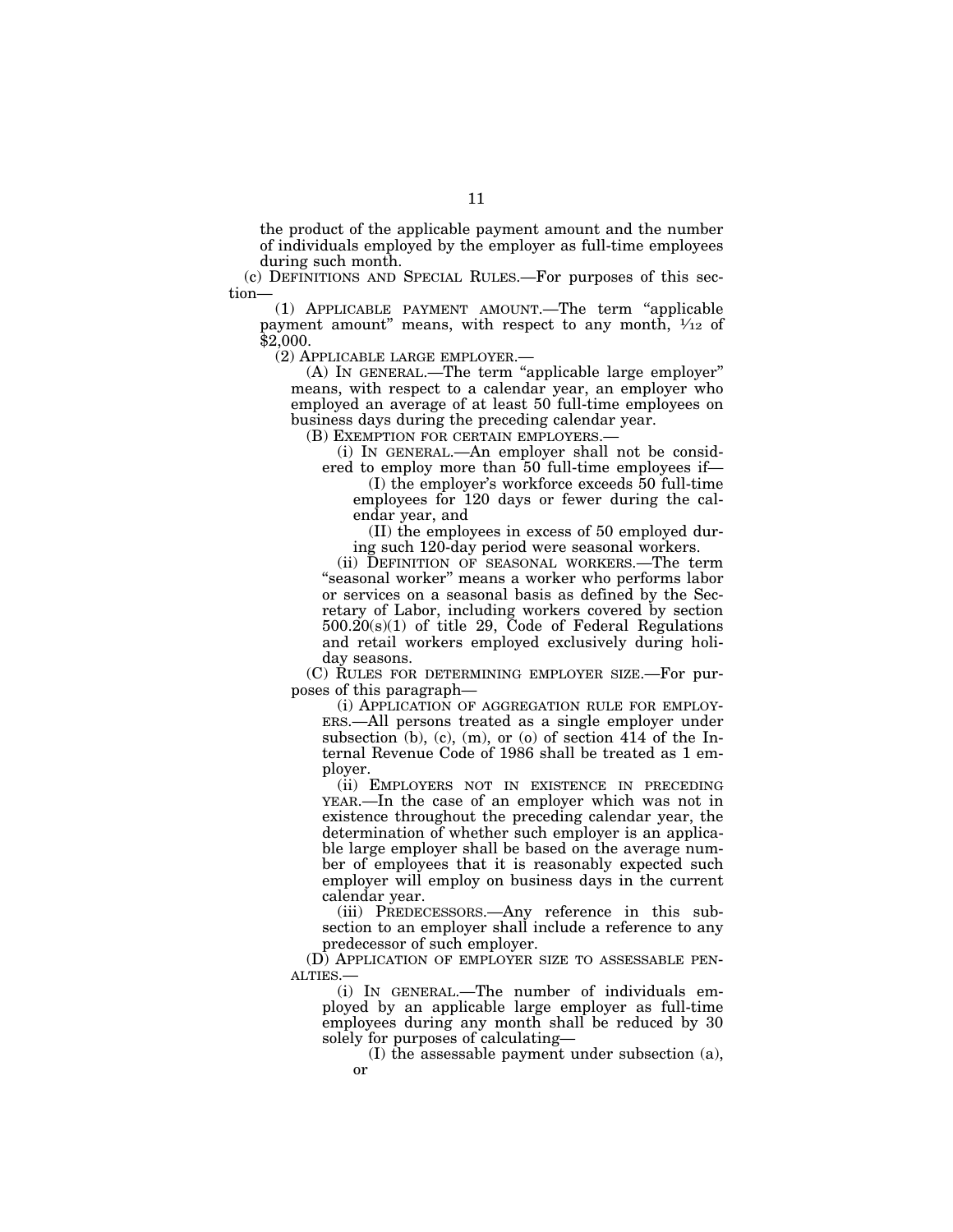(II) the overall limitation under subsection  $(b)(2)$ .

(ii) AGGREGATION.—In the case of persons treated as 1 employer under subparagraph  $(C)(i)$ , only 1 reduction under subclause (I) or (II) shall be allowed with respect to such persons and such reduction shall be allocated among such persons ratably on the basis of the number of full-time employees employed by each such person.<br>(E) FULL-TIME EQUIVALENTS TREATED AS FULL-TIME EM-

PLOYEES.—Solely for purposes of determining whether an employer is an applicable large employer under this paragraph, an employer shall, in addition to the number of fulltime employees for any month otherwise determined, include for such month a number of full-time employees determined by dividing the aggregate number of hours of service of employees who are not full-time employees for the month by 120.

(F) EXEMPTION FOR HEALTH COVERAGE UNDER TRICARE OR THE VETERANS ADMINISTRATION.—Solely for purposes of determining whether an employer is an applicable large employer under this paragraph for any month, an individual shall not be taken into account as an employee for such month if such individual has medical coverage for such month under—

(i) chapter 55 of title 10, United States Code, including coverage under the TRICARE program, or

(ii) under a health care program under chapter 17 or 18 of title 38, United States Code, as determined by the Secretary of Veterans Affairs, in coordination with the Secretary of Health and Human Services and the

Secretary.<br>
(3) APPLICABLE PREMIUM TAX CREDIT AND COST-SHARING RE-DUCTION.—The term "applicable premium tax credit and costsharing reduction'' means—

(A) any premium tax credit allowed under section 36B, (B) any cost-sharing reduction under section 1402 of the

Patient Protection and Affordable Care Act, and

(C) any advance payment of such credit or reduction under section 1412 of such Act.

(4) FULL-TIME EMPLOYEE.—

(A) IN GENERAL.—The term "full-time employee" means, with respect to any month, an employee who is employed on average at least 30 hours of service per week.

(B) HOURS OF SERVICE.—The Secretary, in consultation with the Secretary of Labor, shall prescribe such regulations, rules, and guidance as may be necessary to determine the hours of service of an employee, including rules for the application of this paragraph to employees who are not compensated on an hourly basis.<br>(5) INFLATION ADJUSTMENT.—

 $(A)$  In GENERAL.—In the case of any calendar year after 2014, each of the dollar amounts in subsection (b) and paragraph (1) shall be increased by an amount equal to the product of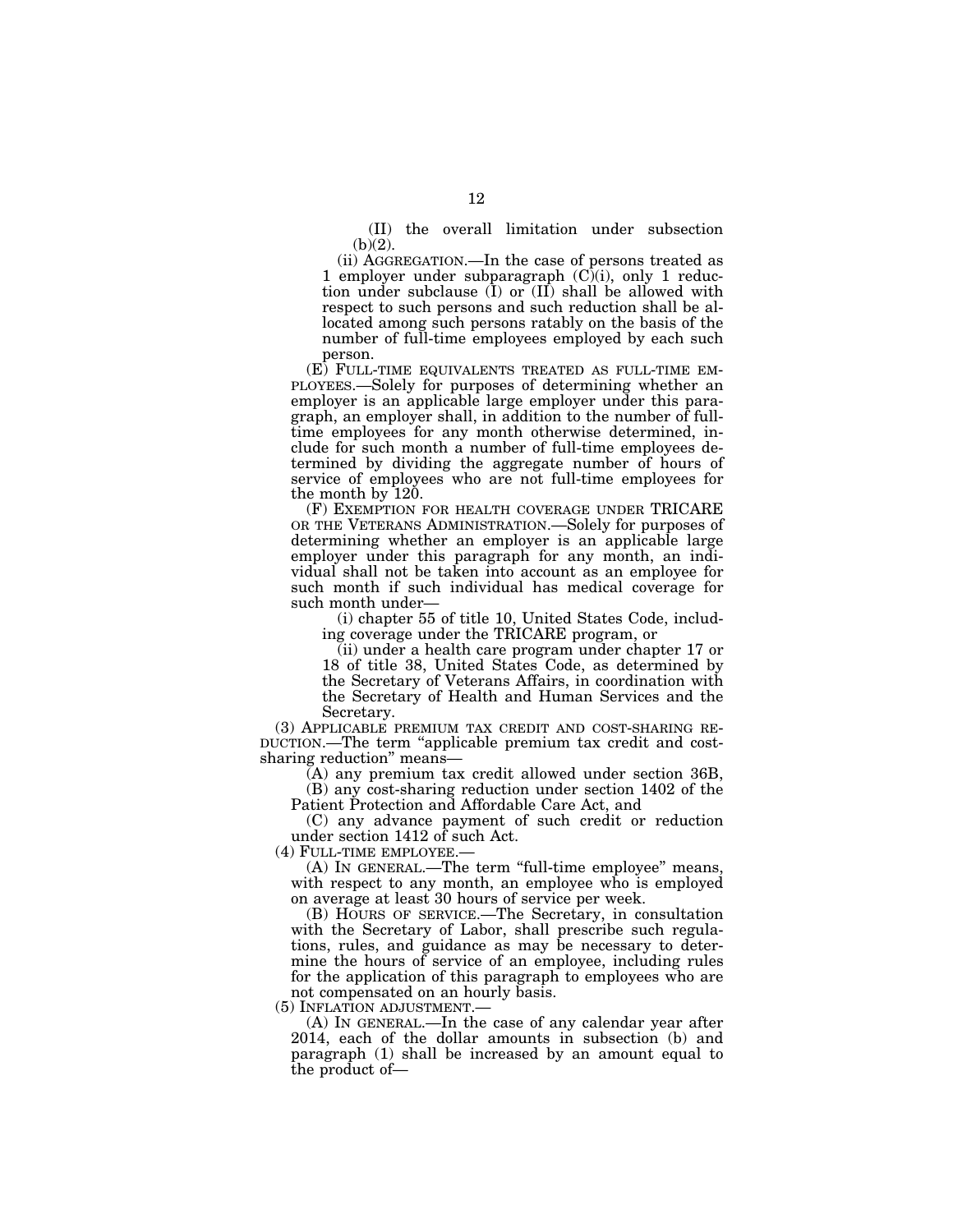(i) such dollar amount, and

(ii) the premium adjustment percentage (as defined in section  $1302(c)(4)$  of the Patient Protection and Affordable Care Act) for the calendar year.

(B) ROUNDING.—If the amount of any increase under subparagraph (A) is not a multiple of \$10, such increase shall be rounded to the next lowest multiple of \$10.

(6) OTHER DEFINITIONS.—Any term used in this section which is also used in the Patient Protection and Affordable Care Act shall have the same meaning as when used in such Act.

(7) TAX NONDEDUCTIBLE.—For denial of deduction for the tax imposed by this section, see section  $275(a)(6)$ .

(d) ADMINISTRATION AND PROCEDURE.—

(1) IN GENERAL.—Any assessable payment provided by this section shall be paid upon notice and demand by the Secretary, and shall be assessed and collected in the same manner as an assessable penalty under subchapter B of chapter 68.

(2) TIME FOR PAYMENT.—The Secretary may provide for the payment of any assessable payment provided by this section on an annual, monthly, or other periodic basis as the Secretary may prescribe.

(3) COORDINATION WITH CREDITS, ETC.—The Secretary shall prescribe rules, regulations, or guidance for the repayment of any assessable payment (including interest) if such payment is based on the allowance or payment of an applicable premium tax credit or cost-sharing reduction with respect to an employee, such allowance or payment is subsequently disallowed, and the assessable payment would not have been required to be made but for such allowance or payment.

\* \* \* \* \* \* \*

## B. CHANGES IN EXISTING LAW PROPOSED BY THE BILL, AS REPORTED

In compliance with clause  $3(e)(1)(B)$  of rule XIII of the Rules of the House of Representatives, changes in existing law proposed by the bill, as reported, are shown as follows (existing law proposed to be omitted is enclosed in black brackets, new matter is printed in italics, existing law in which no change is proposed is shown in roman):

## CHANGES IN EXISTING LAW MADE BY THE BILL, AS REPORTED

In compliance with clause  $3(e)(1)(B)$  of rule XIII of the Rules of the House of Representatives, changes in existing law proposed by the bill, as reported, are shown as follows (existing law proposed to be omitted is enclosed in black brackets, new matter is printed in italics, and existing law in which no change is proposed is shown in roman):

## **INTERNAL REVENUE CODE OF 1986**

\* \* \* \* \* \* \*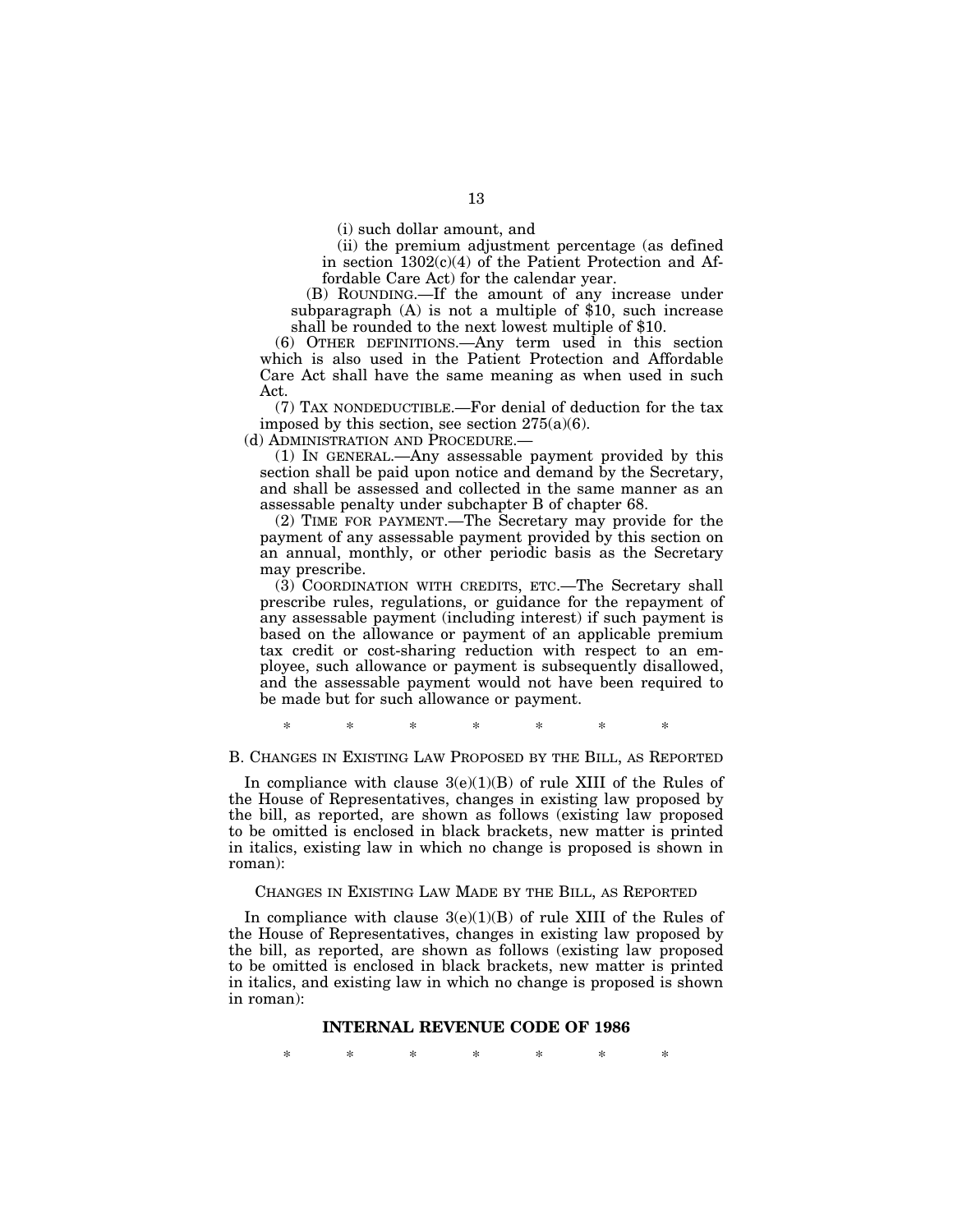# **Subtitle D—Miscellaneous Excise Taxes**

\* \* \* \* \* \* \*

## **CHAPTER 43—QUALIFIED PENSION, ETC., PLANS**

## \* \* \* \* \* \* \* **SEC. 4980H. SHARED RESPONSIBILITY FOR EMPLOYERS REGARDING HEALTH COVERAGE.**

(a) LARGE EMPLOYERS NOT OFFERING HEALTH COVERAGE.—If—

(1) any applicable large employer fails to offer to its full-time employees (and their dependents) the opportunity to enroll in minimum essential coverage under an eligible employer-sponsored plan (as defined in section  $5000A(f)(2)$ ) for any month, and

(2) at least one full-time employee of the applicable large employer has been certified to the employer under section 1411 of the Patient Protection and Affordable Care Act as having enrolled for such month in a qualified health plan with respect to which an applicable premium tax credit or cost-sharing reduction is allowed or paid with respect to the employee,

then there is hereby imposed on the employer an assessable payment equal to the product of the applicable payment amount and the number of individuals employed by the employer as full-time employees during such month.

(b) LARGE EMPLOYERS OFFERING COVERAGE WITH EMPLOYEES WHO QUALIFY FOR PREMIUM TAX CREDITS OR COST-SHARING RE-DUCTIONS.—

(1) IN GENERAL.—If—

(A) an applicable large employer offers to its full-time employees (and their dependents) the opportunity to enroll in minimum essential coverage under an eligible employersponsored plan (as defined in section  $5000A(f)(2)$ ) for any month, and

(B) 1 or more full-time employees of the applicable large employer has been certified to the employer under section 1411 of the Patient Protection and Affordable Care Act as having enrolled for such month in a qualified health plan with respect to which an applicable premium tax credit or cost-sharing reduction is allowed or paid with respect to the employee,

then there is hereby imposed on the employer an assessable payment equal to the product of the number of full-time employees of the applicable large employer described in subparagraph (B) for such month and an amount equal to  $\mathcal{V}_{12}$  of \$3,000.

(2) OVERALL LIMITATION.—The aggregate amount of tax determined under paragraph (1) with respect to all employees of an applicable large employer for any month shall not exceed the product of the applicable payment amount and the number of individuals employed by the employer as full-time employees during such month.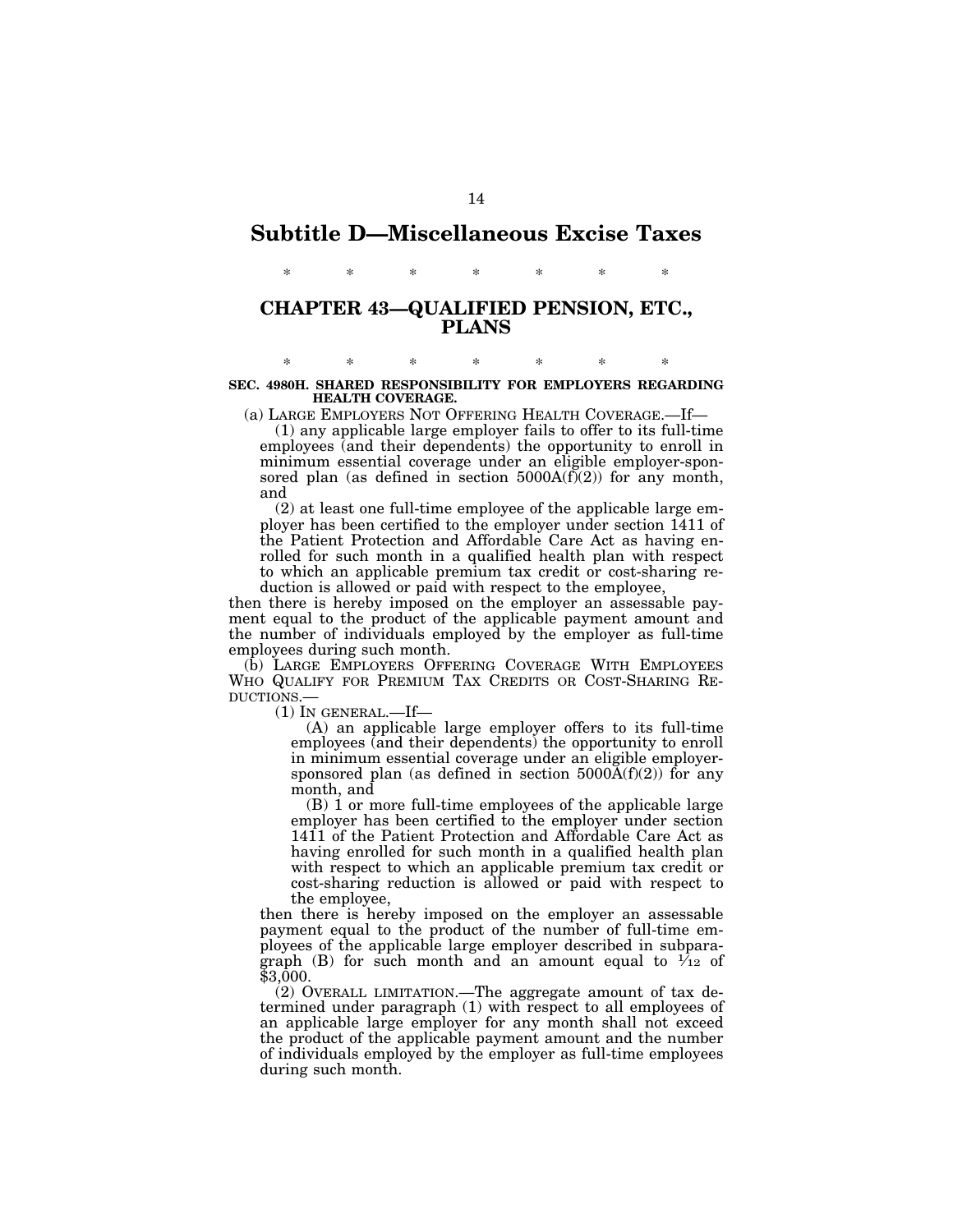(c) DEFINITIONS AND SPECIAL RULES.—For purposes of this section—

(1) APPLICABLE PAYMENT AMOUNT.—The term ''applicable payment amount" means, with respect to any month,  $\frac{1}{12}$  of \$2,000.<br>(2) Applicable large employer.—

 $(A)$  In GENERAL.—The term "applicable large employer" means, with respect to a calendar year, an employer who employed an average of at least 50 full-time employees on business days during the preceding calendar year.<br>(B) EXEMPTION FOR CERTAIN EMPLOYERS.—

(i) IN GENERAL.—An employer shall not be considered to employ more than 50 full-time employees if—

(I) the employer's workforce exceeds 50 full-time employees for 120 days or fewer during the calendar year, and

(II) the employees in excess of 50 employed during such 120-day period were seasonal workers.

(ii) DEFINITION OF SEASONAL WORKERS.—The term ''seasonal worker'' means a worker who performs labor or services on a seasonal basis as defined by the Secretary of Labor, including workers covered by section  $500.20(s)(1)$  of title 29, Code of Federal Regulations and retail workers employed exclusively during holiday seasons.

(C) RULES FOR DETERMINING EMPLOYER SIZE.—For purposes of this paragraph—

(i) APPLICATION OF AGGREGATION RULE FOR EMPLOY-ERS.—All persons treated as a single employer under subsection (b), (c), (m), or (o) of section 414 of the Internal Revenue Code of 1986 shall be treated as 1 employer.

(ii) EMPLOYERS NOT IN EXISTENCE IN PRECEDING YEAR.—In the case of an employer which was not in existence throughout the preceding calendar year, the determination of whether such employer is an applicable large employer shall be based on the average number of employees that it is reasonably expected such employer will employ on business days in the current calendar year.

(iii) PREDECESSORS.—Any reference in this subsection to an employer shall include a reference to any predecessor of such employer.

(D) APPLICATION OF EMPLOYER SIZE TO ASSESSABLE PEN-ALTIES.—

(i) IN GENERAL.—The number of individuals employed by an applicable large employer as full-time employees during any month shall be reduced by 30 solely for purposes of calculating—

(I) the assessable payment under subsection (a), or

(II) the overall limitation under subsection  $(b)(2)$ .

(ii) AGGREGATION.—In the case of persons treated as 1 employer under subparagraph  $(C)$ (i), only 1 reduc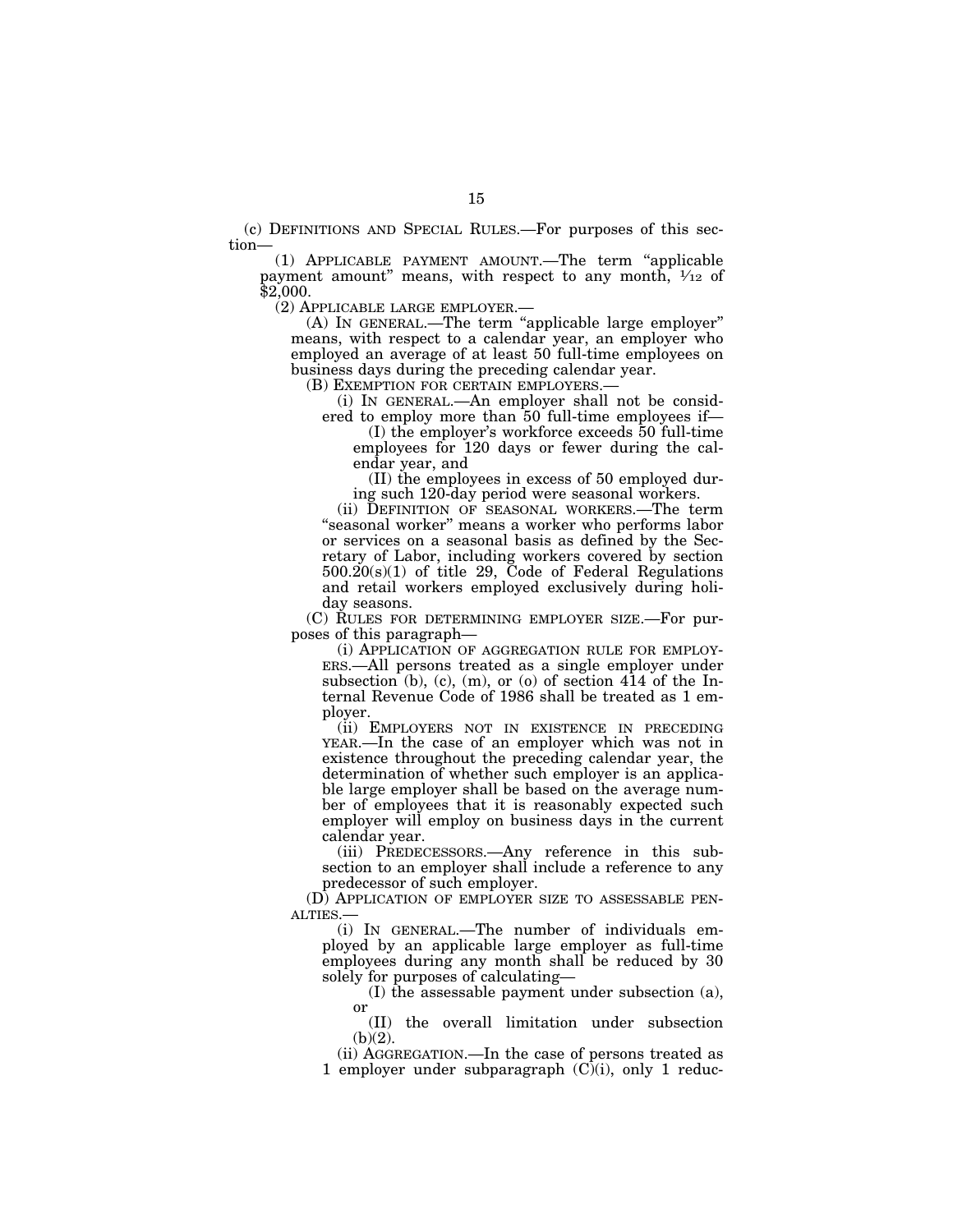tion under subclause (I) or (II) shall be allowed with respect to such persons and such reduction shall be allocated among such persons ratably on the basis of the number of full-time employees employed by each such person.

 $(E)$  FULL-TIME EQUIVALENTS TREATED AS FULL-TIME EM-PLOYEES.—Solely for purposes of determining whether an employer is an applicable large employer under this paragraph, an employer shall, in addition to the number of fulltime employees for any month otherwise determined, include for such month a number of full-time employees determined by dividing the aggregate number of hours of service of employees who are not full-time employees for the month by 120.

(F) EXEMPTION FOR HEALTH COVERAGE UNDER TRICARE OR THE VETERANS ADMINISTRATION.—Solely for purposes of determining whether an employer is an applicable large employer under this paragraph for any month, an individual shall not be taken into account as an employee for such month if such individual has medical coverage for such month under—

(i) chapter 55 of title 10, United States Code, including coverage under the TRICARE program, or

(ii) under a health care program under chapter 17 or 18 of title 38, United States Code, as determined by the Secretary of Veterans Affairs, in coordination with the Secretary of Health and Human Services and the Secretary.

(3) APPLICABLE PREMIUM TAX CREDIT AND COST-SHARING RE-DUCTION.—The term ''applicable premium tax credit and costsharing reduction'' means—

(A) any premium tax credit allowed under section 36B, (B) any cost-sharing reduction under section 1402 of the Patient Protection and Affordable Care Act, and

(C) any advance payment of such credit or reduction under section 1412 of such Act.

(4) FULL-TIME EMPLOYEE.— (A) IN GENERAL.—The term ''full-time employee'' means, with respect to any month, an employee who is employed on average at least 30 hours of service per week.

(B) HOURS OF SERVICE.—The Secretary, in consultation with the Secretary of Labor, shall prescribe such regulations, rules, and guidance as may be necessary to determine the hours of service of an employee, including rules for the application of this paragraph to employees who are not compensated on an hourly basis.

*(5) EXCEPTION FOR STUDENT WORKERS.—* 

*(A) IN GENERAL.—Services rendered as a student worker to an eligible educational institution (as defined in section 25A(f)(2)) shall not be taken into account under this section as service provided by an employee.* 

*(B) STUDENT WORKER.—For purposes of this paragraph, the term ''student worker'' means, with respect to any eligible educational institution (as so defined), any individual*   $who-$